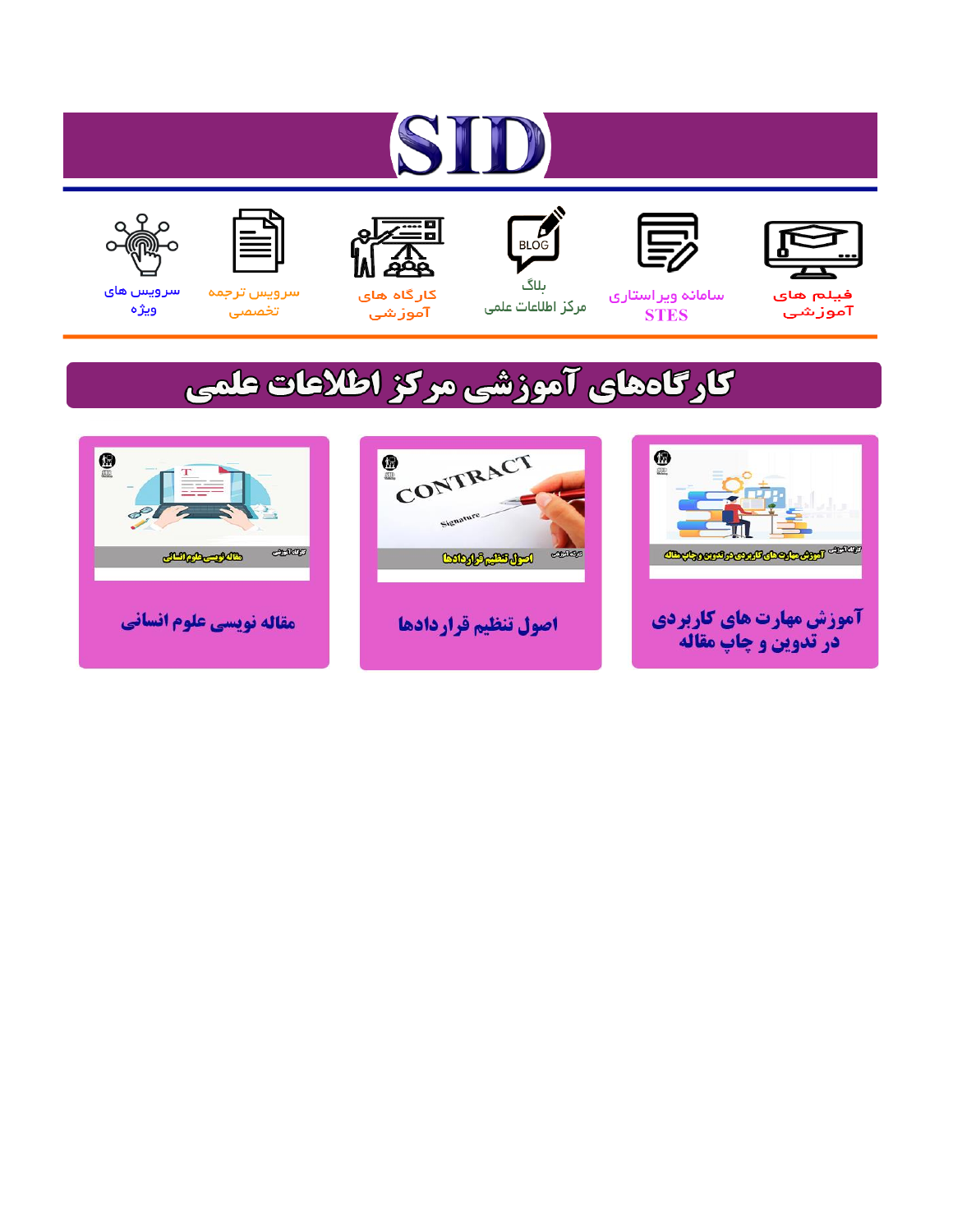### **A 27-years-old Man with Abdominal Pain; Lead Toxicity**

Maryam Kia<sup>1</sup>, Rokhsareh Aghili<sup>2</sup>, Seyed Mojtaba Aghili<sup>3\*</sup>

1. Department of Internal Medicine, Ziaeian Hospital, Tehran University of Medical Sciences, Tehran, Iran.

2. Endocrine Research Center, Institute of Endocrinology and Metabolism, Iran University of Medical Sciences, Tehran, Iran.

3. Department of Emergency Medicine, Imam Khomeini Hospital Complex, Tehran University of Medical Sciences, Tehran, Iran.

**\*Corresponding author:** Seyed Mojtaba Aghili; Email: m-aghili@tums.ac.ir

**Cite this article as:** Kia M, Aghili R, Aghili SM. A 27-years-old Man with Abdominal Pain; Lead Toxicity. Adv J Emerg Med. 2018;2(2): e22.



#### **CASE PRESENTATION**

A 27-year-old man came to our emergency department with chief complaints of abdominal pain, nausea and vomiting, colicky pain in all area of abdomen without any radiation and generalized myalgia. In his background, he had no previous medical problem. In his social history he had worked in an automobile battery-reclaiming factory for 5 years. During his physical examination, his appearance was pale with perioral

obvious signs of sensory and motor neuropathy were found. In the head and neck examination, we found lead-lined teeth (Figure 1). **LEARNING POINT**s The most common cause of chronic metal

priority, ill and agitated but not toxic with a blood pressure of 127/85 mmHg and a pulse of 80 beats/min, respiratory rate of 14 breaths/min and oral temperature of 37.3 °C, mild generalized abdominal tenderness without rebound. No

poisoning is lead. Exposure occurs through inhalation or ingestion (1). Both inorganic and organic forms of lead that exist naturally produce clinical toxicity. Gastrointestinal manifestations occur more frequently with acute rather than with chronic poisoning, and concurrent hemolysis may cause the colicky abdominal pains. Patients may have complained of a metallic taste and, with longterm exposure, have bluish-gray gingival lead lines (2, 3). In addition, constitutional symptoms, including arthralgia, generalized weakness, and weight loss raises the possibility of lead toxicity (4).

#### **REFERENCES**

1. Choy KD, Lee HS, Tan CH. Blood lead monitoring in a decorative ceramic tiles factory in Singapore. Singapore Med J. 2004;45(4):176-9.

2. Verheij J, Voortman J, van Nieuwkerk CM, Jarbandhan SV, Mulder CJ, Bloemena E. Hepatic morphopathologic findings of lead poisoning in a drug addict: a case report. J Gastrointestin Liver Dis. 2009;18(2):225-7.

3. Shiri R, Ansari M, Ranta M, Falah-Hassani K. Lead poisoning and recurrent abdominal pain. Ind Health. 2007;45(3):494-6.

4. Alport AR, Sander HW. Clinical approach to peripheral neuropathy: anatomic localization and diagnostic testing. Continuum (Minneap Minn). 2012;18(1):13-38.